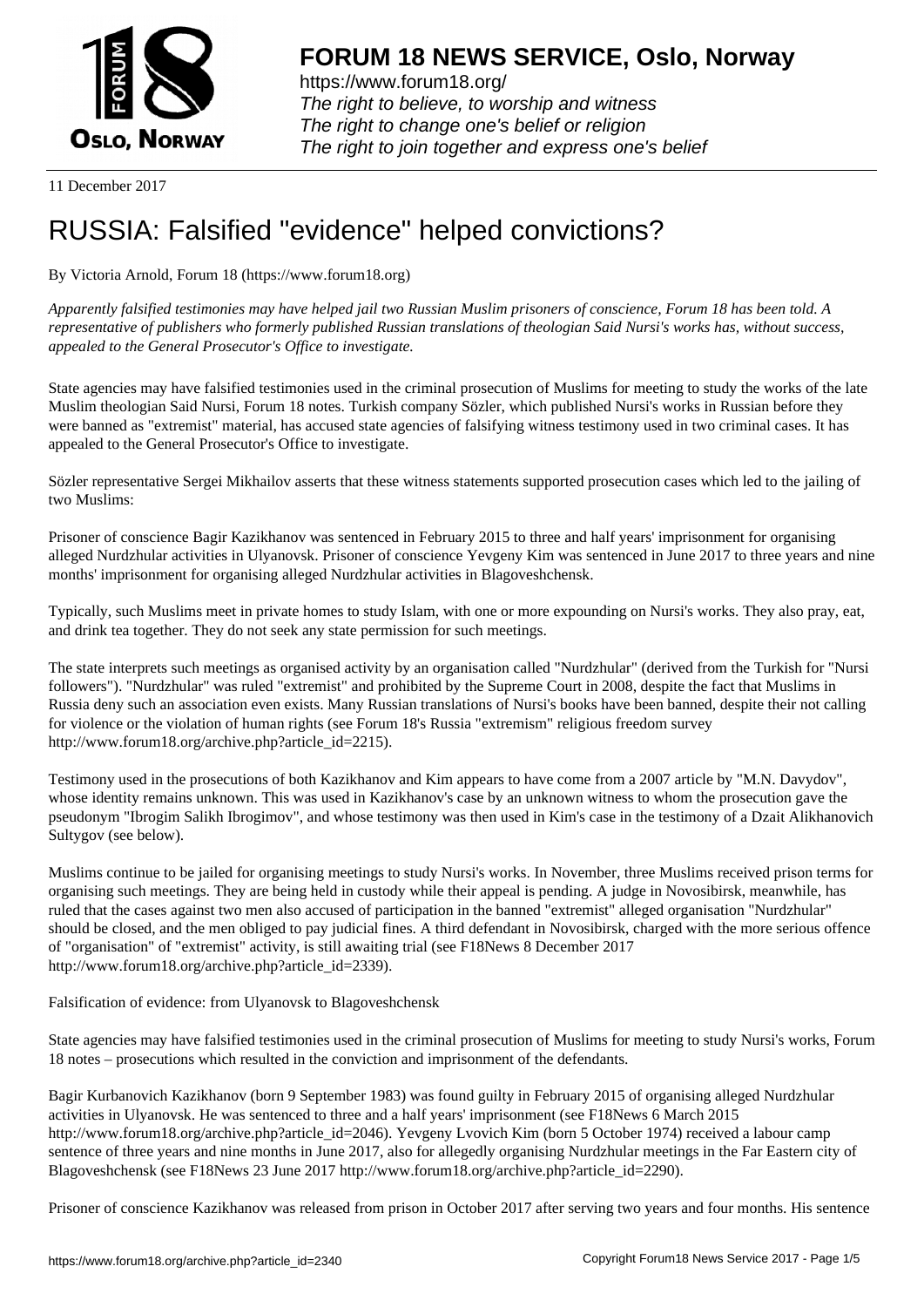Prisoner of conscience Kim is incarcerated in Labour Camp No. 3 in Khabarovsk. He had been beaten in pre-trial detention (see F18News 7 November 2017 http://www.forum18.org/archive.php?article\_id=2332). Amur Regional Court dismissed his cassational appeal without consideration, a fellow Muslim told Forum 18 on 29 November. He is now preparing an appeal to the European Court of Human Rights (ECtHR) in Strasbourg.

Despite these cases taking place over 6,500 kms (4,000 miles) and two years apart, two witness statements used by the prosecution bear significant similarities – both to each other and to an online article about Nurdzhular, published in November 2007. The 2007 article's statements about "Nurdzhular" appear to have been reproduced in the witness statements and largely attributed to the defendants.

## Falsified 2017 "witness" testimony?

Sergei Mikhailov, a representative of the Sözler publishing company, which distributed Nursi's books in Russian translation before they were prohibited as "extremist", wrote to the General Prosecutor's Office on 4 October 2017 asking it to investigate the apparent falsification of evidence.

The General Prosecutor's Office told Mikhailov that it had passed the matter to the Ulyanovsk Region Prosecutor's Office. In early December, he received a response from the Prosecutor's Office dated 22 November, claiming that it had found no violations, he told Forum 18 on 11 December. Mikhailov is preparing an appeal against this.

The General Prosecutor's Office also sent a copy of the complaint, with supporting evidence, to Amur Region Prosecutor's Office. Mikhailov is yet to receive a response from them, he told Forum 18.

## "Witness" statements?

Forum 18 has seen a notarised copy of the 2007 article by "M.N. Davydov", as well as the witness statements in question and the conclusions of expert linguistic analysis of all three documents. This was commissioned by Sözler and carried out by Ella Borgoyakova of the Scientific Research Institute of Judicial Analysis in Moscow.

The original 2007 article, "Activity of the Turkish religious sect 'Nurdzhular'" by "M.N. Davydov" was published on the website of the Moscow-based Institute of the Near East, where it is still available. It claims to describe the development, structure, and aims of "Nurdzhular".

"Davydov"'s full name and identity are unknown and Forum 18 has been unable to find any other publications by him. In 2010, Yefim Zhigun, Director of the Institute of the Near East, denied in an interview with the FSB security service that the institute had an employee of that name, Vitaly Ponomarev noted in a March 2015 article on the Memorial website.

"Davydov" claims that "Nurdzhular" disseminates its ideas via networks of educational institutions established by the Gulen movement (followers of Fethullah Gulen, a Turkish preacher now living in exile in the US), including (at the time of writing) in Russia. In addition, the movement allegedly sets up small groups for the study of the Koran, at which the leader offers "pro-Gulenist" interpretations which "often contradict the dogmas of Islam".

"Davydov" asserts that "Nurdzhular" in Russia is "purposeful and clearly structured", with different companies or foundations responsible for different regions, their activities overseen by "governing functionaries" who inspect their work, preach, and carry out religious instruction according to Gulen's ideas.

The goal of "Nurdzhular", according to "Davydov", is "to create a pro-Turkish mindset among a layer of Russian society that will eventually form the 'Turkish lobby'", and its teachings are characterised as "strongly anti-Russian". "Nurdzhular"'s alleged development in Russia has caused "serious fears" of "the destruction of the unity of Russian Muslims, and the disengagement of Muslim communities on a national basis". "Davydov" concludes by listing the books by Nursi which had been banned in Russia as "extremist" by the time he was writing. The article does not cite any sources in support of its claims.

Those associated with the government have long circulated conspiracy theories, without credible evidence, about the alleged organisation "Nurdzhular". One such typical claim was that "Nurdzhular" is part of a conspiracy by the intelligence agencies of Turkey and the US "to weaken and then completely destroy Russia" (see F18News 5 March 2013 http://www.forum18.org/archive.php?article\_id=1811).

#### First suspect witness statement

The first suspect witness statement was given on 12 September 2014, by an "Ibrogim Salikh Ibrogimov", to the Ulyanovsk Region police department. In it, he describes his alleged acquaintance with the suspect, Bagir Kazikhanov, as well as the history, structure,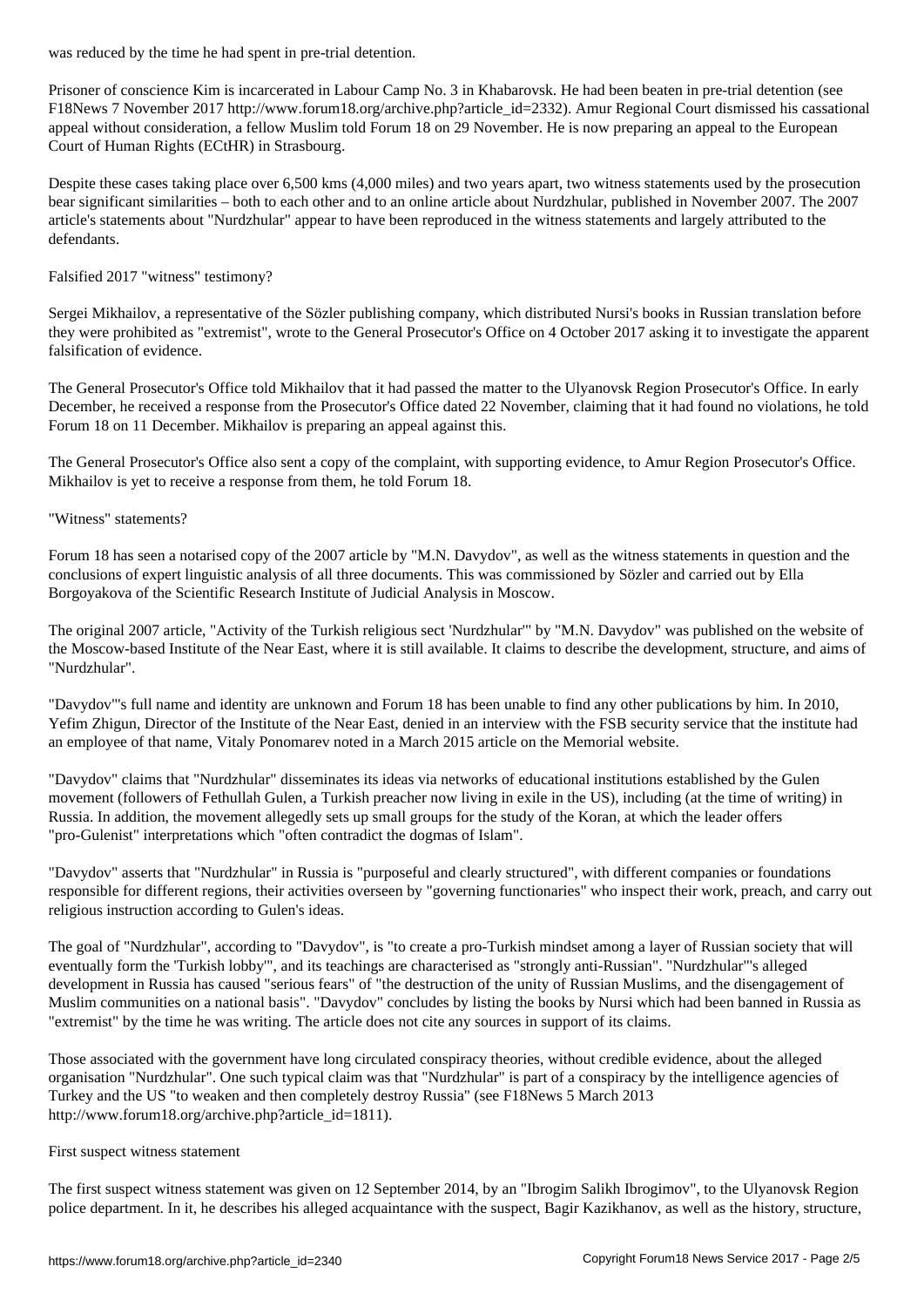address, passport details – is absent.

According to Sergei Mikhailov, "Ibrogim Salikh Ibrogimov" was a hidden witness in the case against Kazikhanov – someone whose identity is concealed and who gives evidence under a pseudonym. "Nothing at all is known about who he is," Mikhailov told Forum 18 on 29 November. "In court, during the interrogation of the hidden witness, Kazikhanov drew the attention of the court to the fact that [Ibrogimov's] testimony had been copied from the article by M.N. Davydov. But the judge laughed at Kazikhanov and did not attach any importance to this."

The verdict in Kazikhanov's case reproduces "Ibrogim Salikh Ibrogimov"'s testimony and the judge explicitly took it as evidence of Kazikhanov's organisation of "Nurdzhular" activities in Ulyanovsk.

The pseudonym chosen by officials for the hidden witness – "Ibrogim Salikh Ibrogimov" – is very similar to that of Ibragim Salyakh (or Salekh)-ogly Ibragimov, founder of the Nuru-Badi Educational Fund which also published Nursi's works in Russia. An anti-extremism police officer questioned during Kazikhanov's trial named Ibragimov as "the leader of 'Nurdzhular' in the Russian Federation".

It is unclear why this pseudonym was chosen. Mikhailov of Sözler described it to Forum 18 as "simply a provocation, as I understand it".

Ibragim Ibragimov left Russia soon after Nursi's works began to be prohibited in 2007. In December 2007, he appealed to the European Court of Human Rights (ECtHR) in Strasbourg over the "extremism" bans (see F18News 19 February 2013 http://www.forum18.org/archive.php?article\_id=1803). His case, Ibragimov and Cultural Educational Fund 'Nuru-Badi' vs. Russia (Application No. 1413/08), is still pending before the Court, the ECtHR press service told Forum 18 on 5 December.

Two other cases relating to bans on Nursi's books are also pending at the ECtHR. "Yedinoe Dukhovnoe Upravlenie Musulman Krasnoyarskogo Kraya vs. Russia" (Application No. 28621/11) was submitted in December 2011 (see F18News 10 April 2014 http://www.forum18.org/archive.php?article\_id=1946). "Valiullin and The Association of Mosques of Russia vs. Russia" was lodged in February 2008. As of 11 December 2017, none of these cases has been heard (see Forum 18's "extremism" Russia religious freedom survey http://www.forum18.org/archive.php?article\_id=2215).

## Second suspect witness statement

The second witness statement was given on 10 May 2016 in Blagoveshchensk by Dzait Alikhanovich Sultygov, to the Amur Region FSB. Sultygov also describes his acquaintance with the suspect, in this case Yevgeny Kim, and goes on to outline the history, structure, activities, and goals of Nurdzhular. Sultygov was a real acquaintance of Kim's who used to visit his home, Mikhailov told Forum 18 on 29 November (his testimony is followed by a transcript of conversations between himself and Kim). Mikhailov suspects Sultygov to have been "sent by the FSB from the beginning".

Sultygov was not cross-examined in court and his testimony is not cited in the written verdict in Kim's case – the reasons for this remain unknown. His statement was, however, included in the case materials and was therefore seen by the judge, Forum 18 notes.

"[Sultygov's] questioning in court was postponed for a very long time, despite the fact that only his testimony contained information about 'Nurdzhular'," Mikhailov remarked to Forum 18. "They said that he had travelled to the far north to work for a month, but a month later he did not appear. Perhaps he did not want to support false testimony at the trial and the prosecutor had to abandon him as a witness."

Mikhailov also speculates about another possible reason why the court did not call Sultygov: "It is also possible that offcials found out that I was preparing an appeal to the General Prosecutor's Office about this matter and was conducting a study of Sultygov's statement and Davydov's article, and therefore they refused to allow Sultygov to testify in court."

## Witness statements derived from 2007 article

Sözler asked linguistic analyst Ella Borgoyakova to determine, firstly, whether there were textual and semantic similarities between the materials, and secondly, whether "Davydov"'s article could be the original source of the witness statements and which of the reports contained borrowings. Borgoyakova's analysis concludes that the witness statements are identical to the article and that the article is the original source material, which was reproduced in hidden witness "Ibrogim Salikh Ibragimov"'s testimony. This testimony was then reproduced and expanded upon in Sultygov's testimony.

Borgoyakova cites a number of similarities (also checked by Forum 18). For example, Davydov writes: "After the death of S. Nursi, his closest students in the cities of Turkey organised courses for the study of the collection of his works 'Risale-i Nur', which were copied by hand". Both "Ibrogim Salikh Ibrogimov"'s and Sultygov's statements contain the sentence: "After the death of Said Nursi, his students continued to develop the religious association 'Nurdzhular'. In different cities of Turkey, they organised courses for the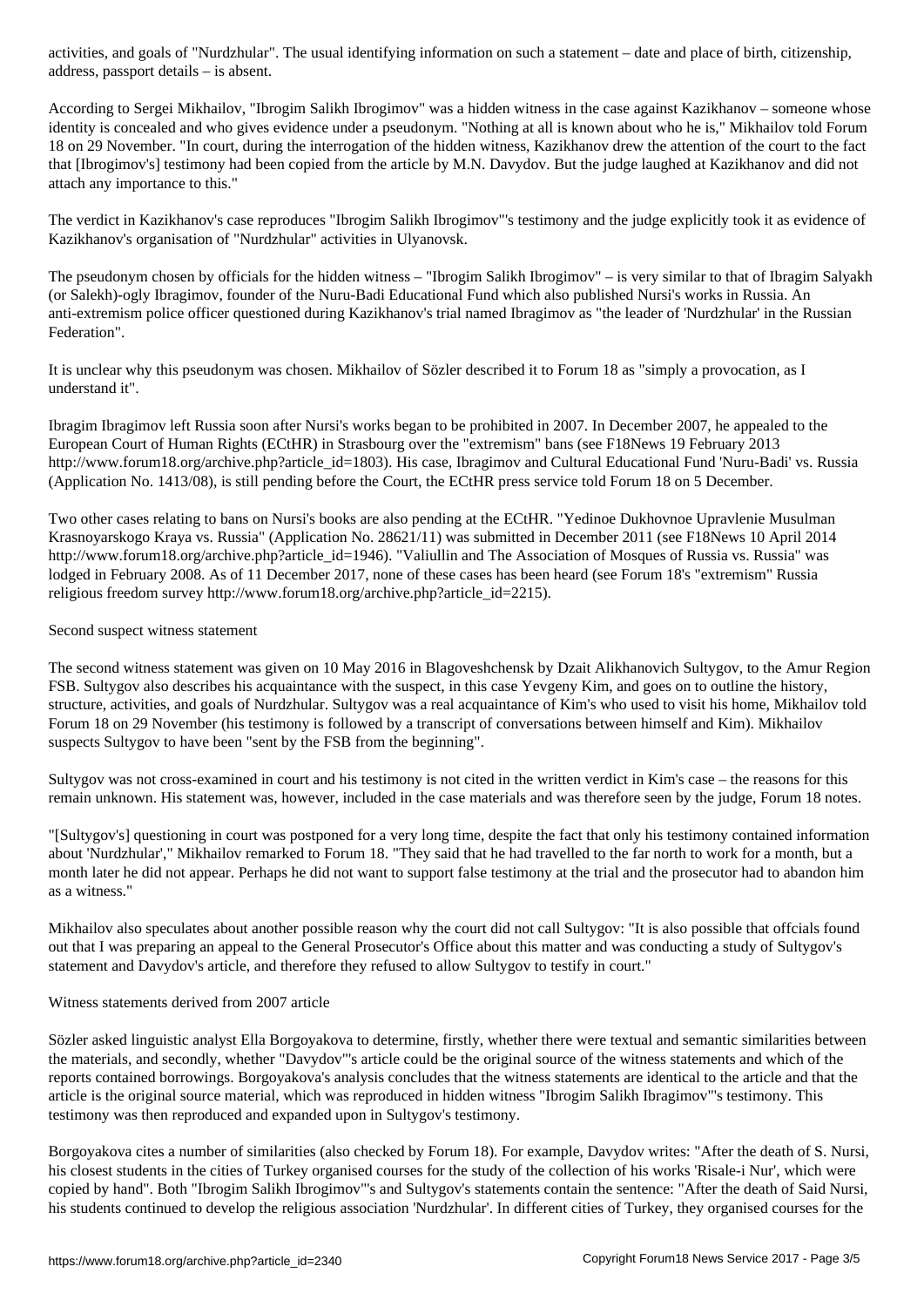in the article (ot ruki) and the witness statements (vruchnuyu).

Similarly, "Davydov"'s article contains the paragraph: "The development of a network of 'Nurdzhular' cells in conditions of semi-underground work and pressure from the state led to the formation of a kind of secret service. The sect collects information in political, economic, inter-confessional and other spheres in the regions and states where Turkic-speaking peoples live, uses methods of conspiracy, carries out the introduction and further promotion of its adherents in organs of power in both Turkey and the CIS, including Russia".

"Ibrogim Salikh Ibrogimov" stated in his testimony: "The development of a network of 'Nurdzhular' cells in conditions of semi-underground work, as well as pressure from the state at the initial stage, in effect formed a sect-secret service. Participants of 'Nurdzhular' actively collect information in the political, economic, inter-confessional and other spheres of society in the region and the state. According to Kazikhanov, 'Nurdzhular' is interested in the south of Russia, the Volga region, i.e. those territories where Turkic-speaking peoples predominantly live. 'Nurdzhular', using methods of conspiracy, carries out the introduction and further promotion of its adherents in organs of power and administrations".

Exactly the same paragraph appears in Sultygov's statement as in "Ibrogim Salikh Ibrogimov"'s, the only difference being the substitution of the name Kim for Kazikhanov.

Forum 18 asked the Ulyanovsk police and the Amur Region FSB on 5 and 6 December why the statements bore such a resemblance to each other and Davydov's 2007 article. It had received no reply by the end of the working day in each place on 11 December.

## Past record

Earlier decisions in other cases by different district courts have shown commonalities, suggesting that they were not driven by local circumstances. A May 2007 Koptevo ruling cites the "expert" conclusion that Nursi's work attempts "to influence the psyche of the reader subconsciously, using mechanisms of religious belief, i.e. the formation of conscious values and convictions with an irrational basis" (see F18News 27 June 2007 http://www.forum18.org/Archive.php?article\_id=981). A September 2010 Krasnoyarsk ruling cites exactly the same phrase, supposedly from its independent, local "expert" analysis (see F18News 29 October 2010 http://www.forum18.org/Archive.php?article\_id=1504). Yet the text of that analysis does not contain this phrase (see F18News 5 March 2013 http://www.forum18.org/archive.php?article\_id=1811).

Cases brought by prosecutors have also shown numerous inconsistencies. For example, part of the prosecution's 2013 case against Imams Ilhom Merazhov and Komil Odilov strengthens their counterclaims that they reject violence. An "expert analysis" commissioned by the prosecution also contained numerous flaws (see F18News 28 February 2013 http://www.forum18.org/archive.php?article\_id=1808). (END)

For more background see Forum 18's surveys of the general state of freedom of religion and belief in Russia at http://www.forum18.org/Archive.php?article\_id=2246, and of the dramatic decline in this freedom related to Russia's Extremism Law at http://www.forum18.org/Archive.php?article\_id=2215.

A personal commentary by Alexander Verkhovsky, Director of the SOVA Center for Information and Analysis http://www.sova-center.ru, about the systemic problems of Russian anti-extremism legislation, is at F18News 19 July 2010 http://www.forum18.org/Archive.php?article\_id=1468.

A personal commentary by Irina Budkina, Editor of the http://www.samstar.ucoz.ru Old Believer website, about continuing denial of equality to Russia's religious minorities, is at F18News 26 May 2005 http://www.forum18.org/Archive.php?article\_id=570.

More reports on freedom of thought, conscience and belief in Russia can be found at http://www.forum18.org/Archive.php?query=&religion=all&country=10.

A compilation of Organisation for Security and Co-operation in Europe (OSCE) freedom of religion or belief commitments can be found at http://www.forum18.org/Archive.php?article\_id=1351.

Follow us on Twitter @Forum\_18 (http://twitter.com/forum\_18)

Follow us on Facebook @Forum18NewsService (http://www.facebook.com/Forum18NewsService)

All Forum 18 text may be referred to, quoted from, or republished in full, if Forum 18 is credited as the source.

All photographs that are not Forum 18's copyright are attributed to the copyright owner. If you reuse any photographs from Forum 18's website, you must seek permission for any reuse from the copyright owner or abide by the copyright terms the copyright owner has chosen.